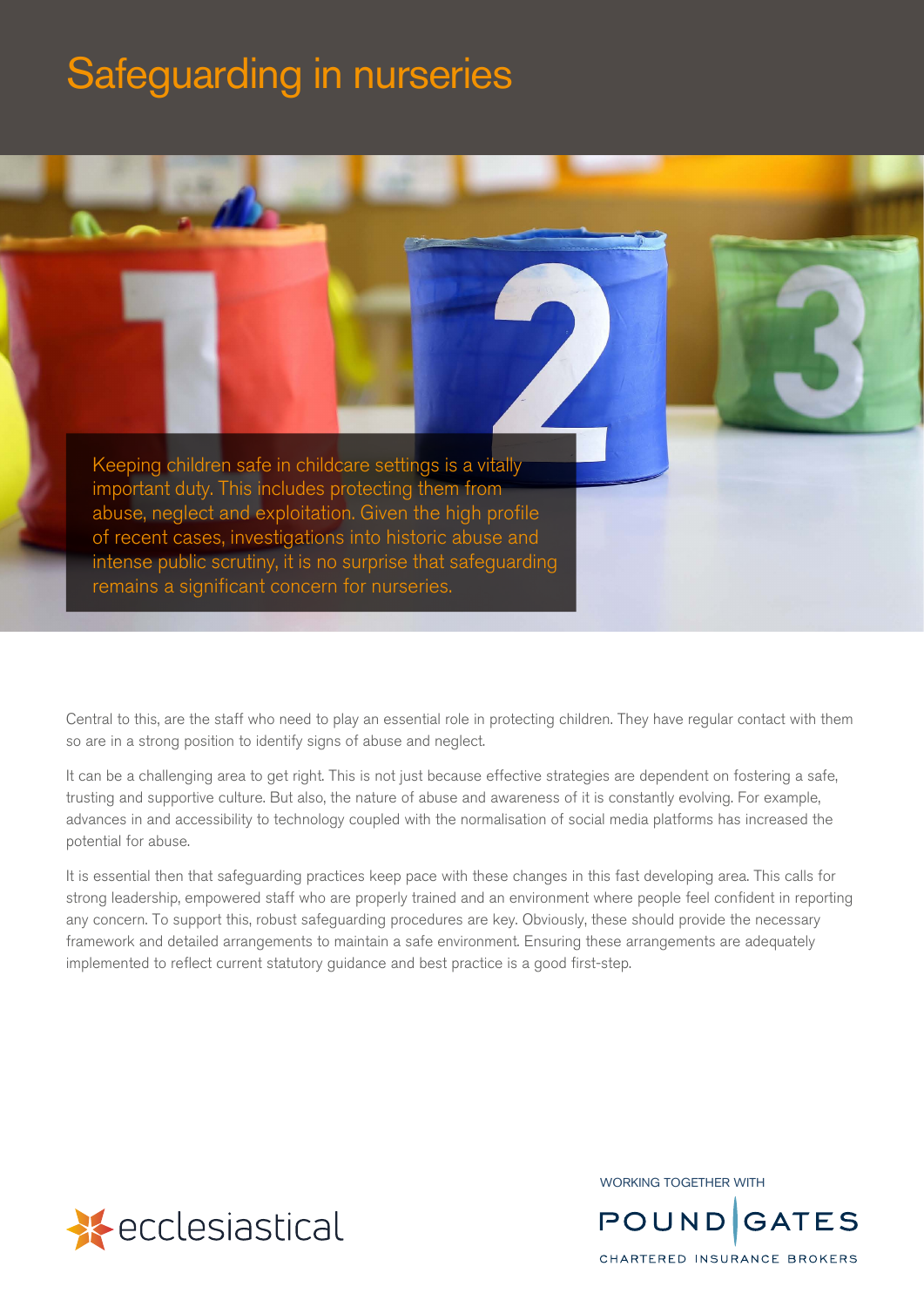# Forms of abuse

Abuse can take many forms including:

- physical such as assault or inappropriate physical sanctions
- sexual examples include sexual assault or other nonconsensual acts
- psychological including emotional abuse, threats of harm or abandonment and harassment
- neglect and acts of omission examples include failure to provide access to appropriate care or educational services
- discriminatory including discrimination on grounds of race, gender, gender identity, disability, sexual orientation and religion.

#### Child abuse - definition

"A form of maltreatment of a child. Somebody may abuse or neglect a child by inflicting harm, or by failing to act to prevent harm. Children may be abused in a family or in an institutional or community setting by those known to them or, more rarely, by others (e.g. via the internet). They may be abused by an adult or adults, or another child or children."\*

\*Working Together to Safeguard Children, A guide to inter-agency working to safeguard and promote the welfare of children, DoE, July 2018

## Legal requirements

As you would expect, there is a detailed legal framework aimed at protecting children. At first glance, it can appear complex. Examples of key legal requirements are set out in the Children's Acts of 1989 (this provides the legislative framework for child protection in England); the Children's Act 2004 (which strengthens the 1989 Act); and the Education Act 2002 (which includes a provision requiring school governing bodies, local education authorities and further education institutions to make arrangements to safeguard and promote the welfare of children).

Childcare establishments are also subject to a range of statutory guidance. This includes Working Together to Safeguard Children, Keeping Children Safe in Education and the Early Years Foundation Stage Framework.

## Managing safeguarding

Some of the key elements of an effective approach to managing safeguarding include:

#### Leading from the front

It is important that owners, providers and senior leadership teams promote a culture of taking safeguarding seriously. They should acknowledge that ultimate responsibility for child protection rests with them and that safeguarding is part of their duty of care to their nursery.

This can be evidenced by a public commitment to the importance of safeguarding and promoting the welfare of children, including lines of accountability within the organisation.

All senior leadership teams should be able to provide evidence that adequate safeguarding arrangements are in place and rigorously followed. Any policy should be approved and endorsed by them or the owner and reviewed by them where things change.

#### Setting out your policy

Setting out how children will be kept safe is essential. Usually, this will be in the form of a written safeguarding policy.

This document not only highlights the nurseries' commitment to protect children in the form of a statement, it should also detail the arrangements and responsibilities for doing this. It should link to any other supporting procedures (e.g. those relating to whistle blowing, acceptable behaviour etc.), as well as detailing how any concerns will be dealt with. These should be in-line with official guidance and procedures. They should include an explanation of the action to be taken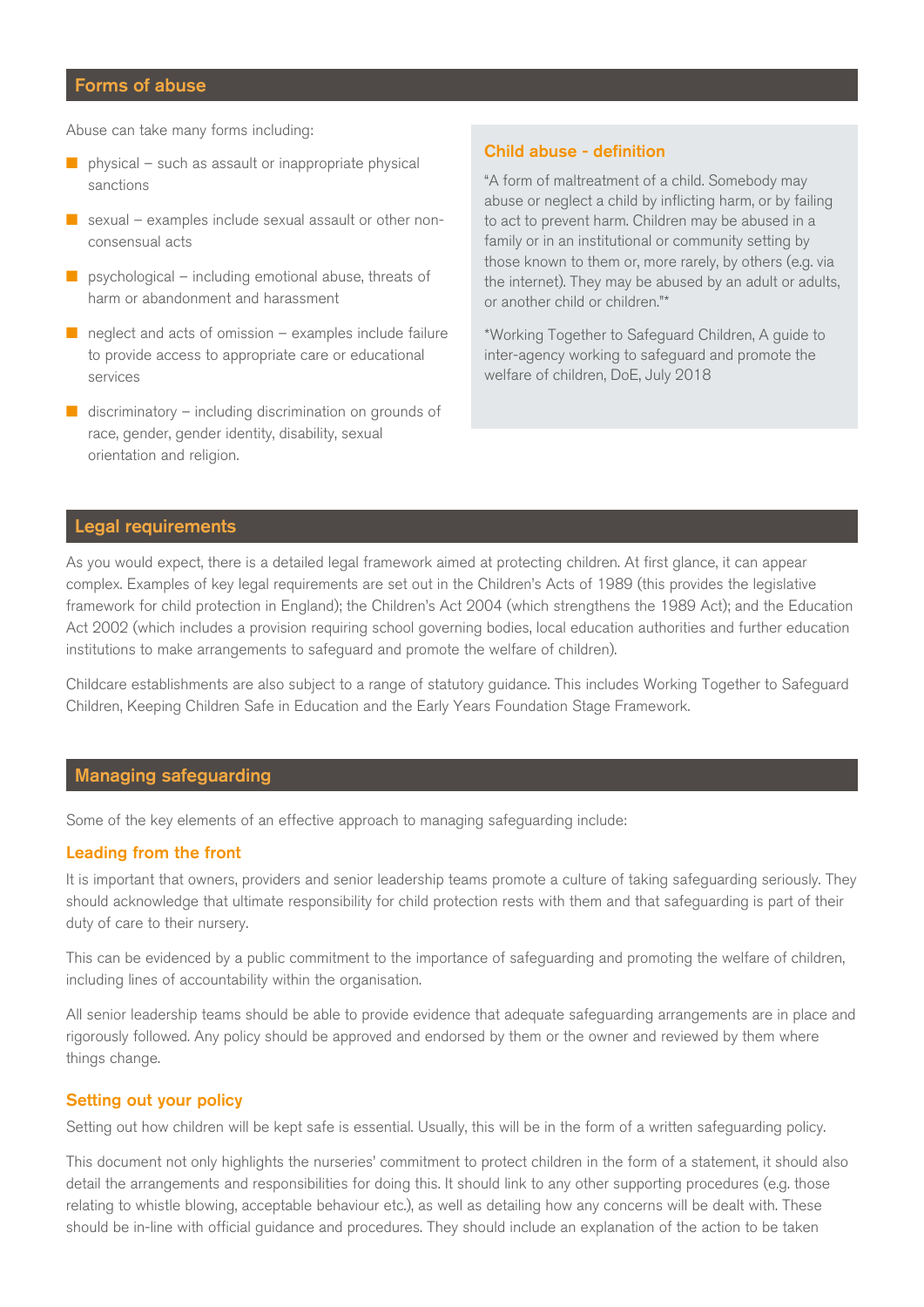when there are safeguarding concerns about a child and where an allegation is made against a member of staff. They should also cover the use of mobile phones and cameras in the setting amongst other things.

Each nursery must have its own child protection policy specific to that setting being clearly and concisely written. It should be dated and signed by the most senior person. It will need to be reviewed annually and revised (if required) by senior management or the owner as often as necessary, or where there are organisational, legal or other changes.

#### Getting specialist help

It is important for any nursery to have access to appropriate advice, guidance and expertise on safeguarding matters.

A practitioner must be designated to take lead responsibility for safeguarding children in every setting. They will be responsible for taking the lead on all matters for safeguarding and child protection, including liaison with local statutory children's services agencies etc. They must provide support, advice and guidance to any other staff on an ongoing basis, and on any specific safeguarding issue as required. This should be explicit in the role holder's job description.

The lead practitioner should have the appropriate status and authority within the nursery to carry out the duties of the post and should be given the time, funding, training, resources and support to provide advice and support to other staff on child welfare and child protection matters. They must attend a child protection training course that enables them to identify, understand and respond appropriately to signs of possible abuse and neglect.

In addition to this, it may be necessary to put arrangements in place for sourcing external help or support where this is needed. Where this is the case, the arrangements should set out suitable procedures for assessing the competency of any external providers. These procedures may require that competency is demonstrable through membership of a professional body or recognised training.

Organisations such as the National Day Nurseries Association are able to provide specialist help on all safeguarding matters. They have a range of training services as well as guides, tools and templates. Further information is available at [www.ndna.org.uk.](http://www.ndna.org.uk)

#### Identifying critical roles and risk assessment

Arrangements should be in place to ensure that the physical risks associated with the activities undertaken by the children are identified and managed. Each nursery's risk assessments and procedures should reflect the type of activities involved, including any particular vulnerabilities.

#### Implementing safer recruitment practices

Effective recruitment procedures demonstrate to staff and others the importance given to the safety and wellbeing of children.

Owners and others must act reasonably in making decisions about the suitability of prospective employees based on checks and evidence, including criminal record checks (Disclosure and Barring Service (DBS) checks), barred list checks and prohibition checks, together with references and interviews.

The induction process should include safeguarding training appropriate to the role. The organisation should provide a code of conduct describing standards of behaviour required of staff in order to fulfil their roles. This code should assist in the protection of the children, members of staff and any volunteers. Written confirmation should be retained showing that any new recruit has received, understood and will comply with the safeguarding policy and procedures.

#### Providing training and information

All staff need to attend relevant safeguarding training to give them up-to-date knowledge and skills to recognise signs of abuse, neglect or inappropriate behaviour and be confident in responding to any concerns raised.

They also need to understand local policy and procedures appropriate to their roles and responsibilities.

As mentioned previously, staff who are the designated lead for safeguarding should attend more advanced training. This is because they are responsible for taking appropriate action to safeguard children and making referrals to other agencies.

Statutory guidance provides further detail on the training and information that needs to be provided.